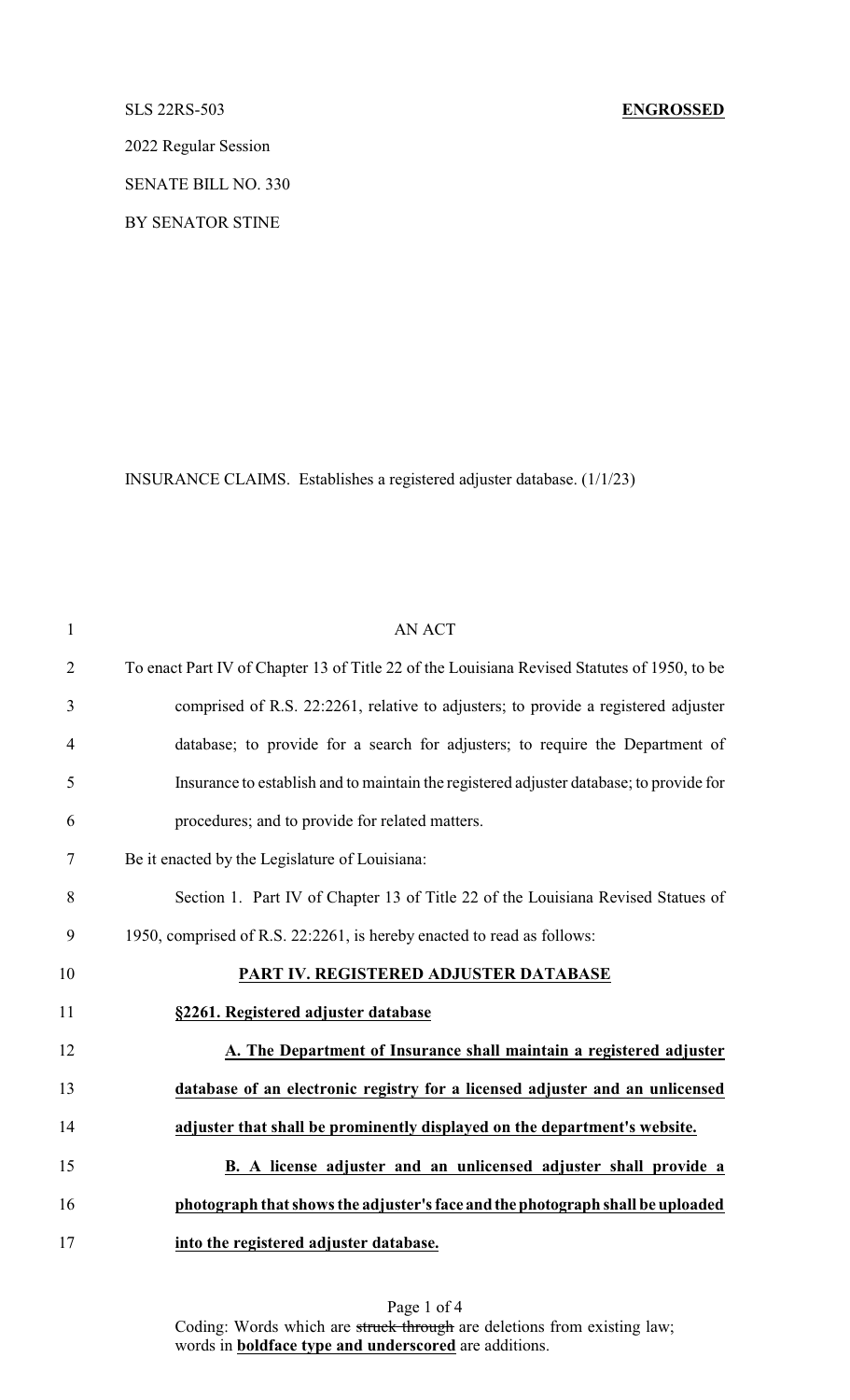| $\mathbf{1}$   | C. The registered adjuster database shall include but not be limited to          |
|----------------|----------------------------------------------------------------------------------|
| $\overline{2}$ | all of the following items:                                                      |
| 3              | (1) A search for registered adjusters by first and last name or by license       |
| 4              | number.                                                                          |
| 5              | (2) Allow a person to view a picture of a registered adjuster.                   |
| 6              | (3) Allow a person to view the license status of a registered adjuster that      |
| 7              | includes all of the following items:                                             |
| 8              | (a) The date the license was obtained and the states in which the adjuster       |
| 9              | is licensed.                                                                     |
| 10             | (b) Whether the license is active or has expired.                                |
| 11             | (c) The number of years the adjuster has adjusted property claims.               |
| 12             | (d) The number of property claims the adjuster has adjusted over the             |
| 13             | past five years.                                                                 |
| 14             | (e) List any certifications earned that is in relation to the adjusting of       |
| 15             | claims process.                                                                  |
| 16             | (4) Allow a person to view the insurer that employs the adjuster                 |
| 17             | including all of the insurers who have employed or utilized the adjuster and the |
| 18             | past dates of employment.                                                        |
| 19             | (5) Allow a person to view the past work history of the adjuster.                |
| 20             | (6) Allow a person to view any complaints filed with the department that         |
| 21             | were against the adjuster that shall include any administrative or criminal      |
| 22             | action that may have been taken against the adjuster.                            |
| 23             | (7) Allow a person to view all other non-privileged information or               |
| 24             | records the department may have regarding the adjuster.                          |
| 25             | (8) All functions of the registered adjuster database shall be easily            |
| 26             | understandable for a person who is not familiar with insurance terms.            |
| 27             | D. The commissioner of insurance may adopt rules and regulations as              |
| 28             | may be necessary to implement the provisions of this Section.                    |
| 29             | Section 2. This Act shall become effective on January 1, 2023.                   |

Page 2 of 4 Coding: Words which are struck through are deletions from existing law; words in **boldface type and underscored** are additions.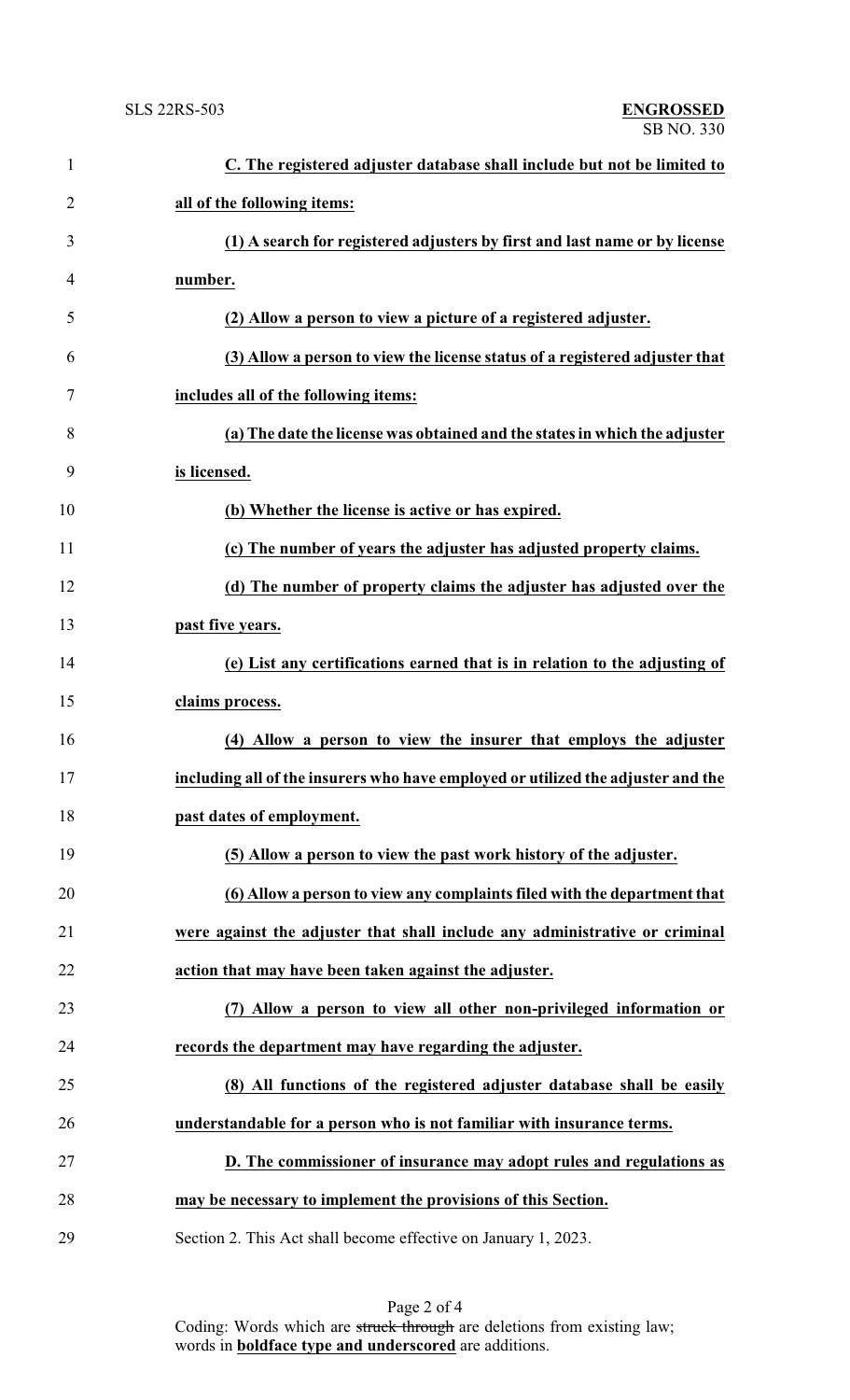The original instrument and the following digest, which constitutes no part of the legislative instrument, were prepared by Beth O'Quin.

DIGEST SB 330 Engrossed 2022 Regular Session Stine

Proposed law requires the department of insurance (department) to maintain an electronic registry for licensed and unlicensed adjusters that is prominently displayed on the department's website.

Proposed law requires the adjusters to include a photograph that can be uploaded to the registered adjuster database (database).

Proposed law requires the database to include but not limited to all of the following:

- (1) Requires a search for registered adjusters to be the first and last name or by license number.
- (2) Allows a person to view a picture of a registered adjuster.
- (3) Allows a person to view the registered adjuster's license status that includes all of the following:
	- (a) The date the license was obtained and the states the adjuster is licensed in.
	- (b) If the license is active or if the licensed is expired.
	- (c) The number of years the adjuster has adjusted property claims.
	- (d) The number of property claims the adjuster has adjusted over the past five years.
	- (e) List any certifications earned that is in relation to the adjusting of claims process.
- (4) Allows a person to view the insurance company the adjuster is employed with and all the insurance companies the adjuster has worked for that includes past dates of employment for the adjuster.
- (5) Allows a person to view the past work history of the adjuster.
- (6) Allows a person to view any complaints filed with the department against the adjuster that includes any administrative or criminal actions against the adjuster.
- (7) Allows a person to view all other non-privileged information the department may have records on for the adjuster.
- (8) Requires the database to be easily understandable by the person that may not be familiar with insurance terms.

Proposed law authorizes the commissioner to adopt rules.

Effective on January 1, 2023.

(Adds R.S. 22:2261)